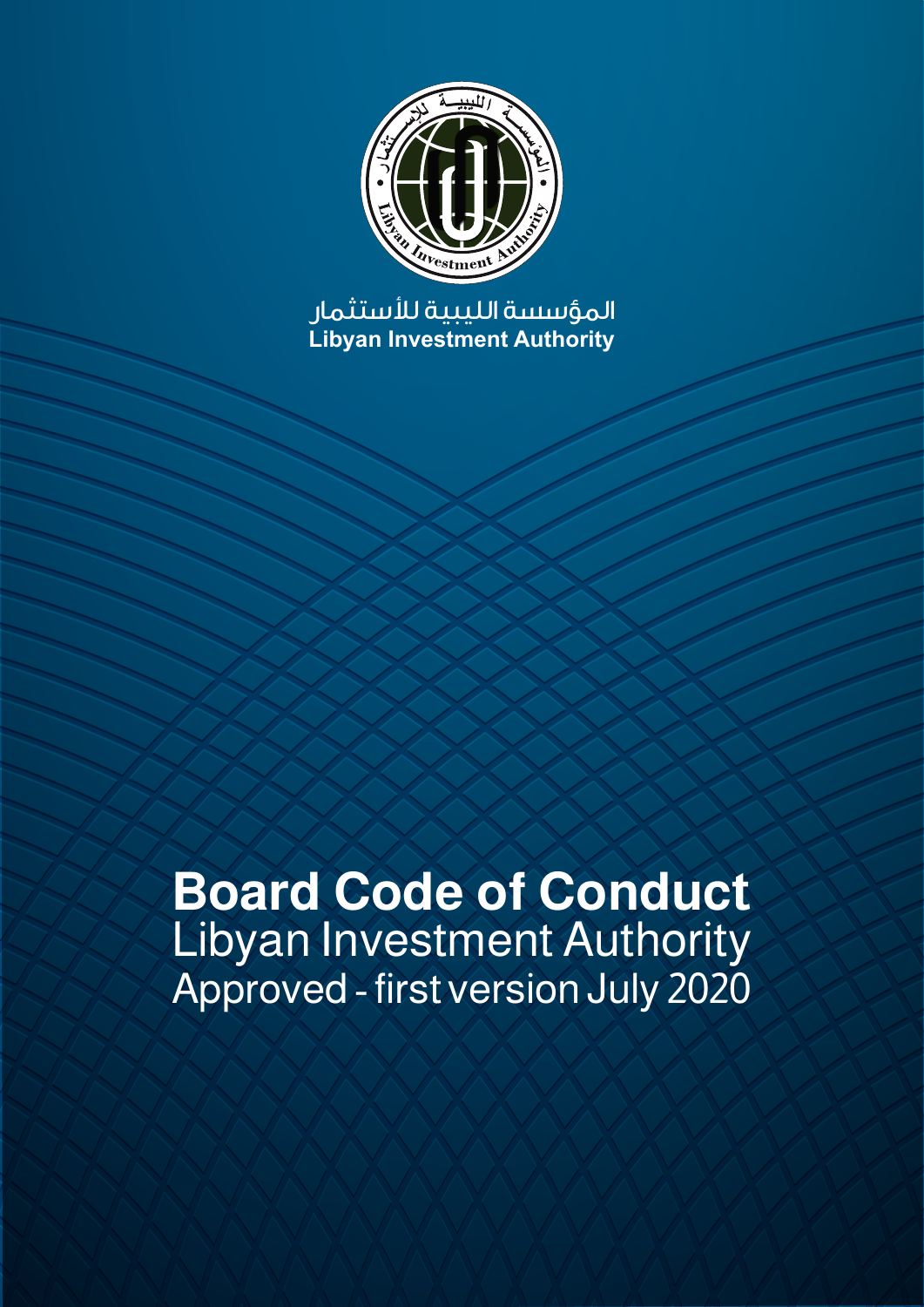

# **CONTENTS**

|                                                      | 2.1 |
|------------------------------------------------------|-----|
|                                                      |     |
|                                                      |     |
|                                                      |     |
|                                                      |     |
| 3.2<br>Outside interests                             |     |
|                                                      |     |
| <u> 14   Karl Amerikaan (h. 1508)</u><br>Disclosure. |     |
| 4.1<br><b>Gifts and entertainment</b>                |     |
|                                                      |     |
|                                                      |     |
|                                                      |     |
|                                                      |     |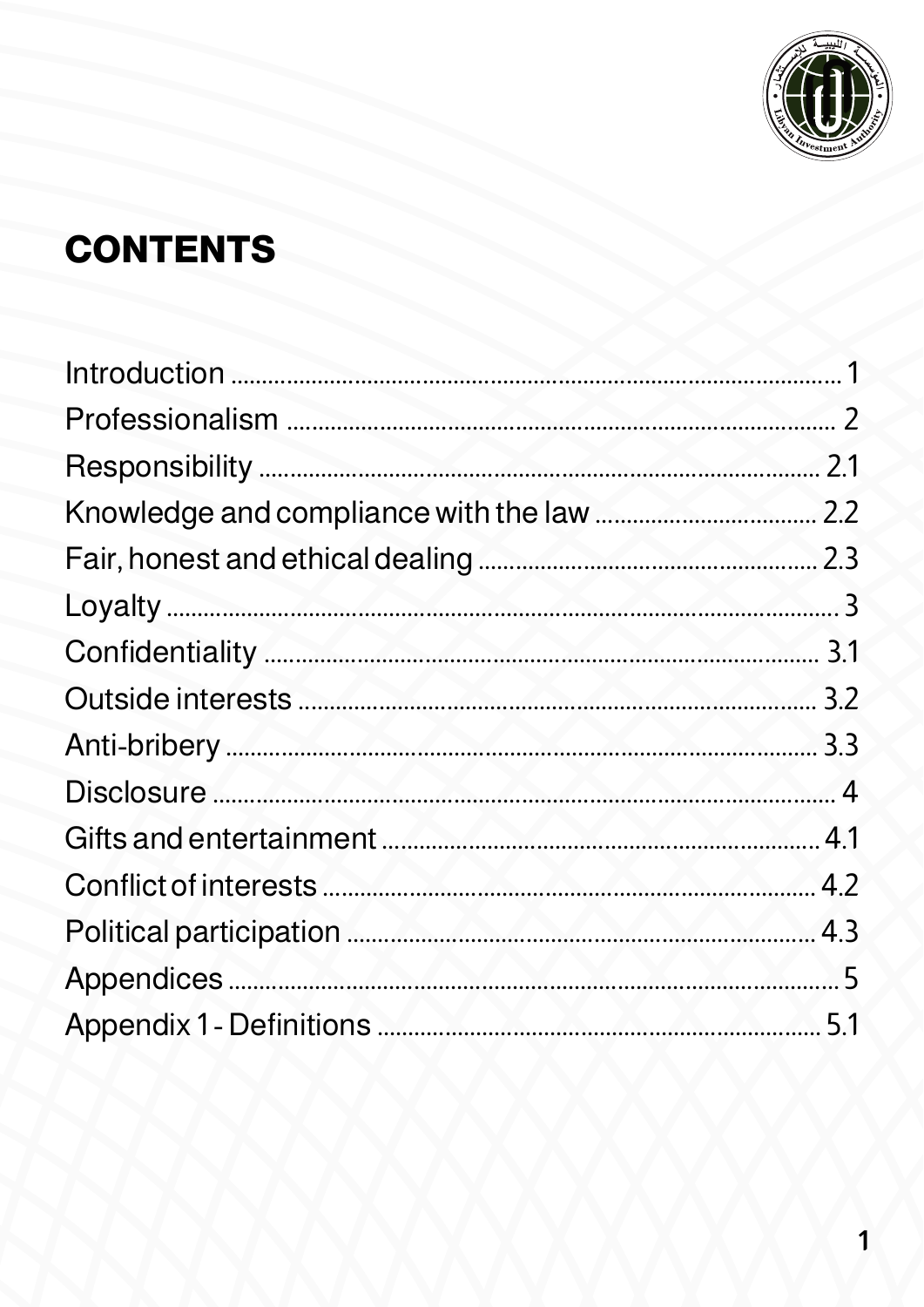

# **1. Introduction.**

The set of guidelines contained in this document form the basis of the Code of Conduct of LIA 's Board of Directors .

This Code aims to establish a clear framework that regulates conduct of the members of the Board. It is designed to enhance the principles of the governance and transparency in LIA Departments, and to demonstrate institutional commitment to good governance, transparency and accountability and the existence of measures to eliminate corruption and mismanagement.

The Code provides guidance of the expected behaviour of the Board when discharging their duties as fiduciaries of LIA management. The Board will work to ensure that the policies and practices of LIA and its subsidiaries are aligned with the rules and values set out in this Code.

The Board will act to identify and address conflicts of interest, including those resulting from significant shareholdings, and ensure that the influence of third parties does not compromise independent decision making.

# **2. Professionalism.**

LIA Board members should always act in a professional and ethical manner, with independence and objectivity for the benefit of LIA. They will subscribe to the highest standards of integrity and make decisions in the best interest of LIA. Board members shall not abuse their office in a manner that will negatively affect the reputation of LIA.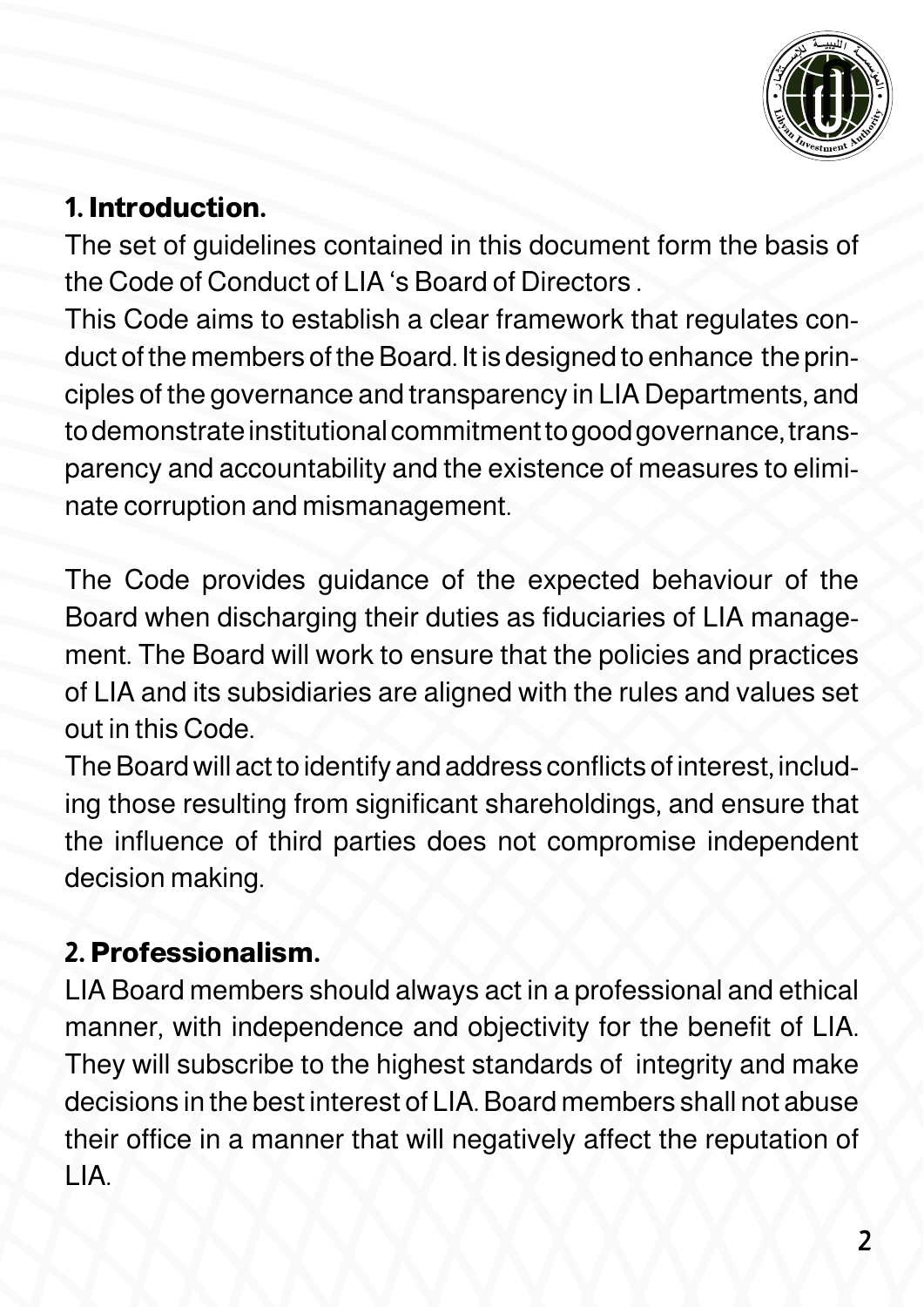

# **2.1. Responsibility.**

Members of the Board shall bear their responsibility towards LIA as fiduciaries as they have been entrusted to manage and make decisions regarding LIA's assets on behalf of and in the best interests of LIA. They must always act fairly and independently to achieve the best interests of LIA.

#### **2.2. Knowledge and compliance of the Law.**

Board members shall ensure that they comply with international and local laws relevant to their mission as fiduciaries of LIA Administration. Such laws and regulations could include but may not be limited to behavioural considerations impacting the image of LIA, as well as investment restrictions, tax, anti-trust, political contribution, company law and international boycott and embargo.

# **2.3. Fair, honest and ethical dealing.**

Board members shall refrain from any conduct, or commit any act that reflects adversely on the professional reputation and negatively impacts their integrity or competence or the reputation, integrity and competence of LIA.

Board members will also conduct their business relationships in a manner that is consistent with the values of respect, integrity and fairness pursuant to the appropriate work and employment laws, codes and regulations in force in Libya.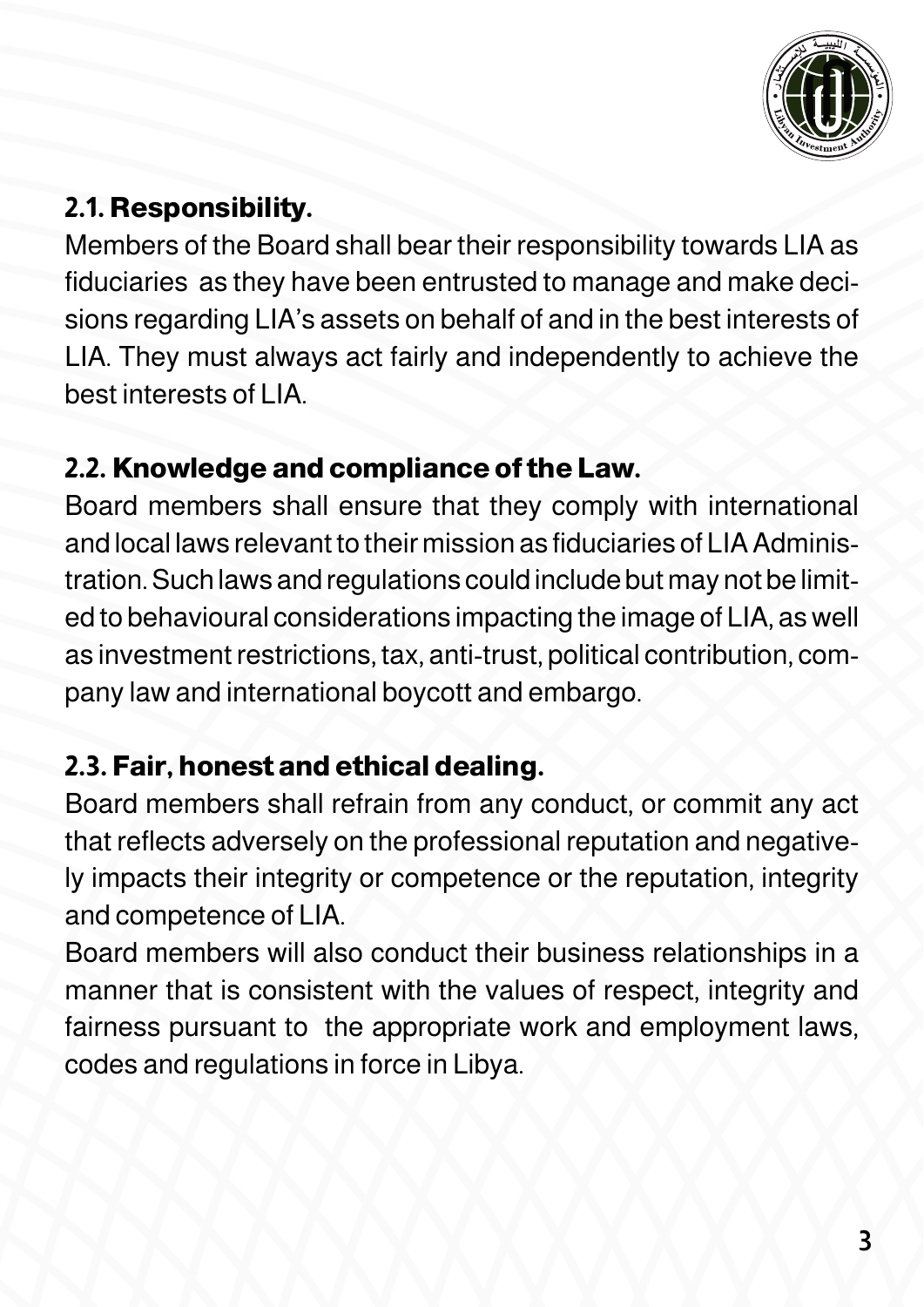

# **3. Loyalty.**

The interests of LIA shall be paramount to all other interests. All members have a duty of loyalty . They must always place the interests of LIA before their own. LIA Board member shall not conduct himself or herself in a manner which is contrary to or creates a conflict with the interests of LIA and its investments.

#### **3.1. Confidentiality.**

Board Members shall have due diligence and exercise care and discretion when dealing with confidential data, information or intellectual property (IP) about LIA, its current or potential investments, its business strategies, and any other information about its partners, suppliers and its employees and their salaries that would be compromised if publicly disclosed.

# **3.2. Outside interests.**

All LIA Board Members shall be required to regularly disclose to the Board secretary, all duties or employment paid or unpaid, with other external entities, irrespective of the nature of work in order to ensure loyalty and commitment to the objectives and purposes of LIA and avoid conflict of interests.

# **3.3. Anti-bribery.**

LIA Board members may not offer, pay or commit to pay any monies cash or in kind which could in any way be seen as an inducement to do business or a bribe to any government or business official or members of their family or organisations connected to them.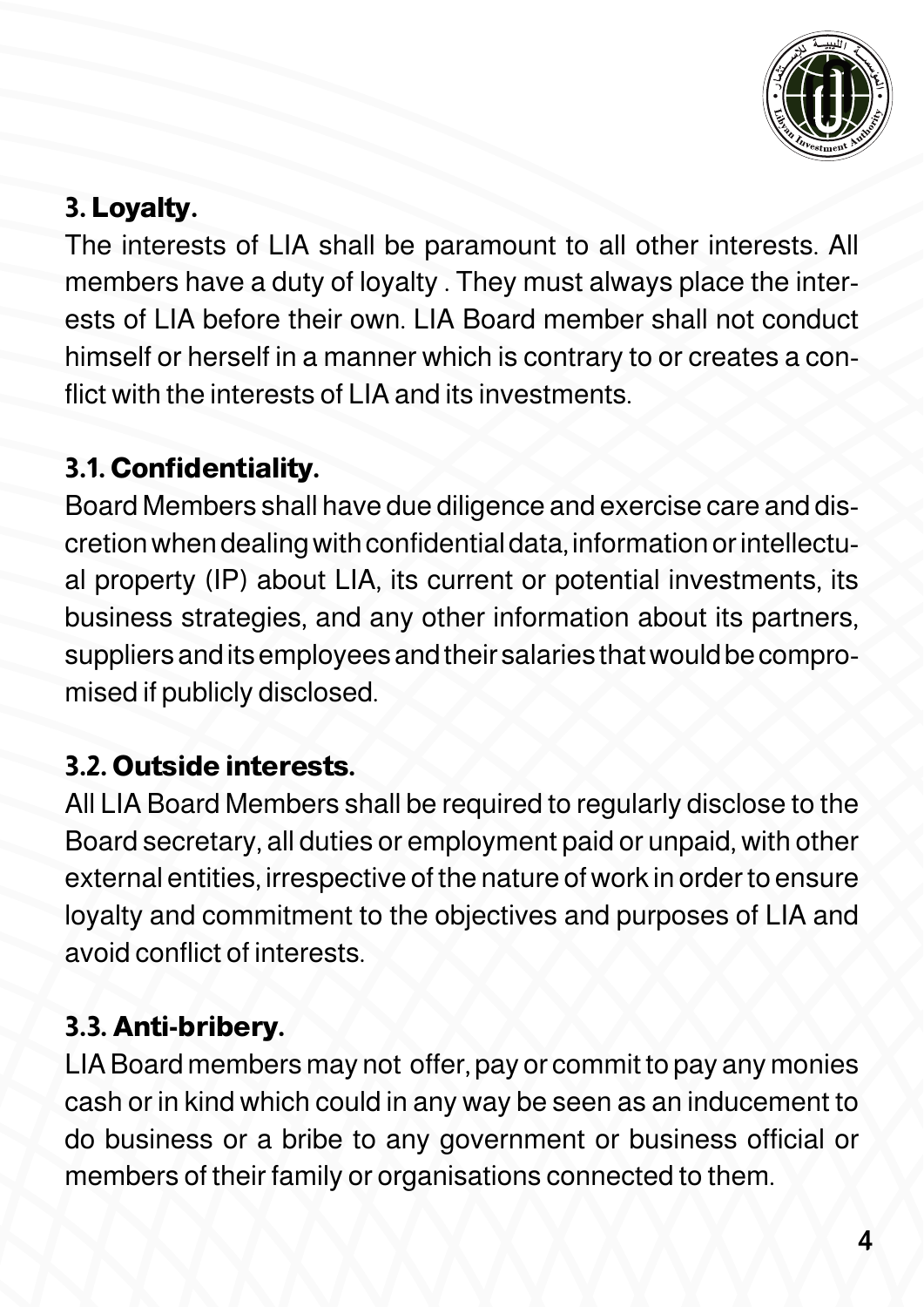

Likewise, LIA Board members shall be prohibited from accepting or receiving any payment that could in any way be seen as not conducive to the interests of LIA. This includes bribes, kickbacks or illicit payments of any kind, whether direct or indirect (e.g via any intermediary or third party).

Board members shall refrain from offering financial or moral support to political parties on behalf of LIA. Similarly, Board members are prohibited from soliciting financial or moral support to political parties while stating or implying connections to LIA.

#### **4. Disclosure.**

LIA is committed to the highest standards of public disclosure, in line with the Santiago Principles, and the Board should set an example by meeting these standards.

#### **4.1. Gifts, entertainment and ex-gratia payments**

LIA seeks to conduct its activities on a fair and equitable basis. It is generally accepted practice that during normal/customary business relationships, there will be reasonable, ordinary business entertainment and that small gifts of nominal value will be exchanged. These should be minimized where possible. A Board member shall not accept anything which could be perceived to have the intention of influencing any LIA business decision or create a conflict of interest. Under no circumstances shall Board members solicit gifts, favours, entertainment or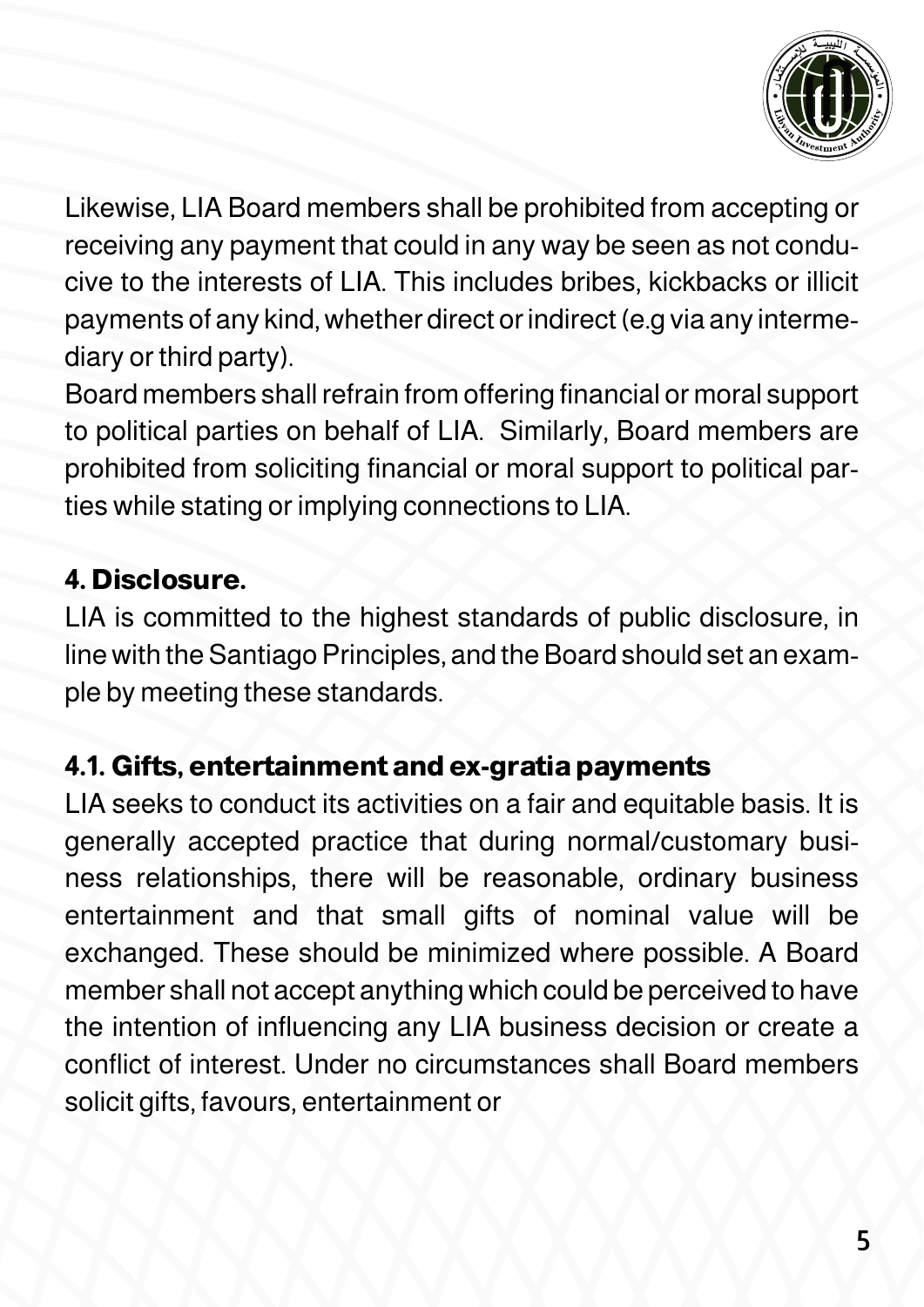

other items of value on behalf of themselves or their family from any of LIA suppliers, co-investors or other capital market participants. Offers of gifts or inducements should be reported to the Chairman or the Board who will determine the appropriate response. Members cannot accept any offers of cash, equity holdings, or other payments. Board members must record all accepted offers of hospitality where the value is greater than LYD 100 with the Secretary of the **Board** 

Gift or incentives offer must be reported to the Board, which in turn will determine the appropriate procedure in this regard. The Board Members may not accept any cash offers, stock possession or other payments, and they must record any gifts valued above 500 LYD to the Secretary of the Board.

### **4.2. Conflicts of Interest.**

All Board members shall refrain from engaging in the activities which could create conflicts of interest with LIA and its investments. Additionally, the Board members shall not abuse their office at LIA to gain financial benefits.

### **4.3. Political Participation.**

LIA's policies do not prohibit or restrict from political participation. However, all Board members must ensure that any participation in political matters does not bring them into conflict with their role as LIA 's Board members. They will subscribe to the highest standards of personal integrity and make decisions in the best interest of LIA.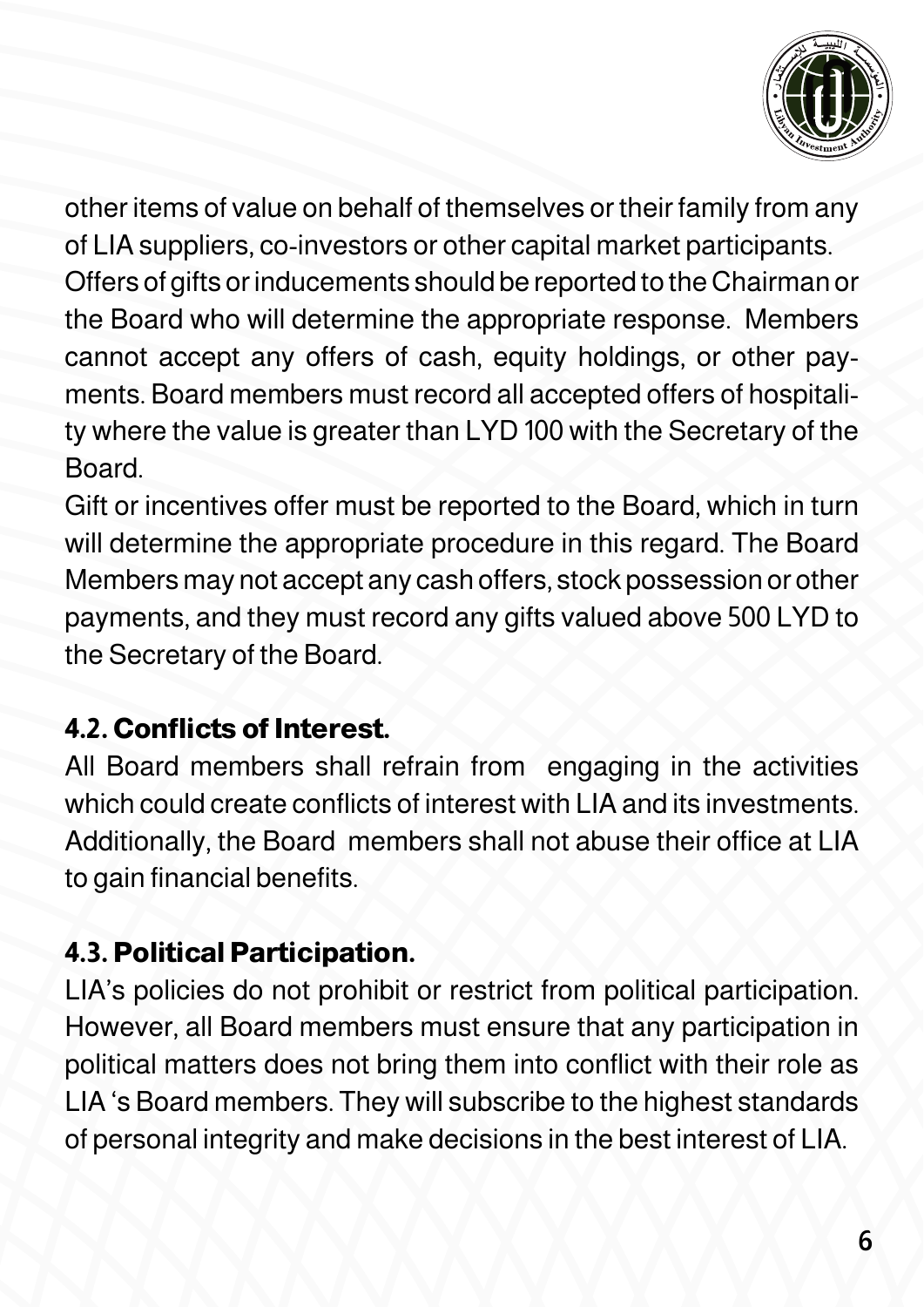

### **5. Independent Members of Board Committees.**

The Board Code of Conduct also applies to LIA's Independent Board Committee Members who form part of the:

- Audit, Risk & Compliance Committee.
- · Investment Committee.
- · Nominations & Compensation Committee.
- Governance Committee.

Independent Board Committee Members are exempted from Section 3.2. Regular disclosure of outside interest. However, they are expected to alert their colleagues of any relevant potential conflict of interests during Board Committee sessions.